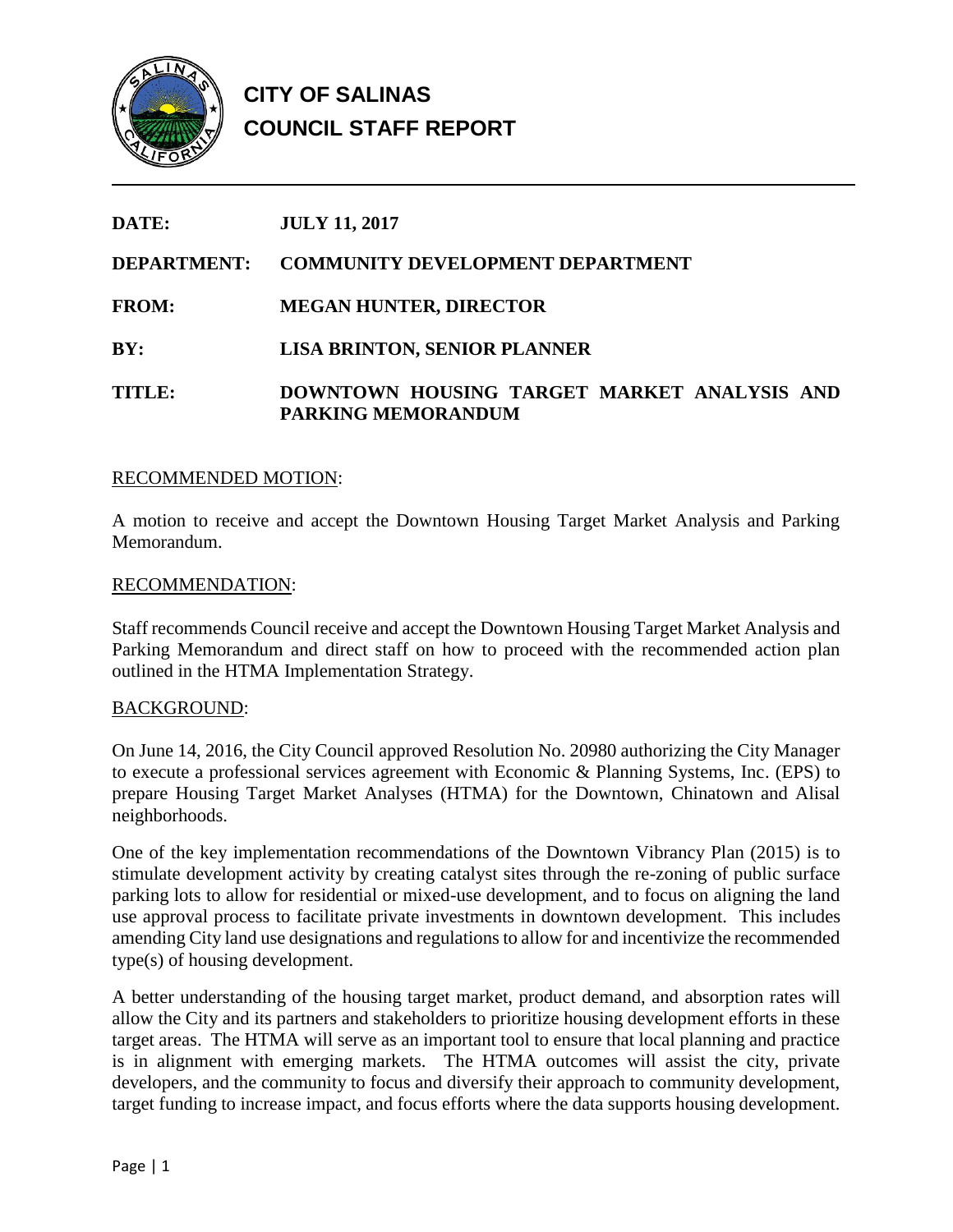The City did engage SCCIA throughout the process to review and provide feedback on the HTMA. However, it should be noted that SCCIA only received the final draft HTMA on June 29<sup>th</sup> and may have additional comments on implementation. While staff is seeking direction from City Council on July 11<sup>th</sup> on implementation strategies, it is also our intention to continue our work with SCCIA as a key stakeholder in the implementation of the Downtown Vibrancy Plan.

### DISCUSSION:

EPS's scope of work included the review of market data, stakeholder outreach with realtors, housing developers and downtown property owners (Salinas City Center Improvement Association), and identification of priority opportunity sites and pro-forma analysis of recommended housing prototypes. EPS evaluated financing gaps and recommended incentives or policy options necessary to ensure development feasibility. The HTMA provides actionable, strategic recommendations to advance viable development prototypes for specific development sites. Its focus is on the need to ensure that zoning, parking, densities, and other regulatory policies do not constrain development feasibility. The following is a summary of the Downtown HTMA, provided as Attachment 1.

## **Key Downtown HTMA Findings**

*Substantial market demand appearsto exist for near-term ownership and rental residential projects in the Downtown.* Recent data and analysis suggests Salinas can capture annual market demand of at least 100 units annually in the Downtown over the next 5 years. Best practices in the industry suggest that mixed income, diverse communities add lasting strength to developing infill districts.

*Trends in consumer preferences suggest that market rate infill housing opportunities are most likely to appeal to certain consumer segments.* Market rate housing opportunities in Downtown Salinas are expected to appeal primarily to families and households without children that value proximity to Downtown entertainment and dining venues as well as a more urban environment. Targeted consumer segments are therefore primarily young professionals who may be interested in both entry-level ownership and rental opportunities and older empty nesters primarily interested in more upscale ownership products.

*Many adaptive reuse projects are gaining traction in Downtown Salinas*. Recent adaptive reuse projects repurposing underutilized upper floor space as residential units have been well received by the market. Future prospects for well-conceived adaptive reuse are promising. EPS evaluated adaptive reuse economics using estimated revenue potential for an example adaptive reuse project to derive a project budget range of roughly \$320 per square foot. Comparing these costs with the estimated all-in construction costs for new construction, it appears that adaptive reuse projects are generally viable absent extraordinary and unexpected development costs.

*The following sources of market risk present significant barriers to new Downtown housing development.*

• Crime and Public Safety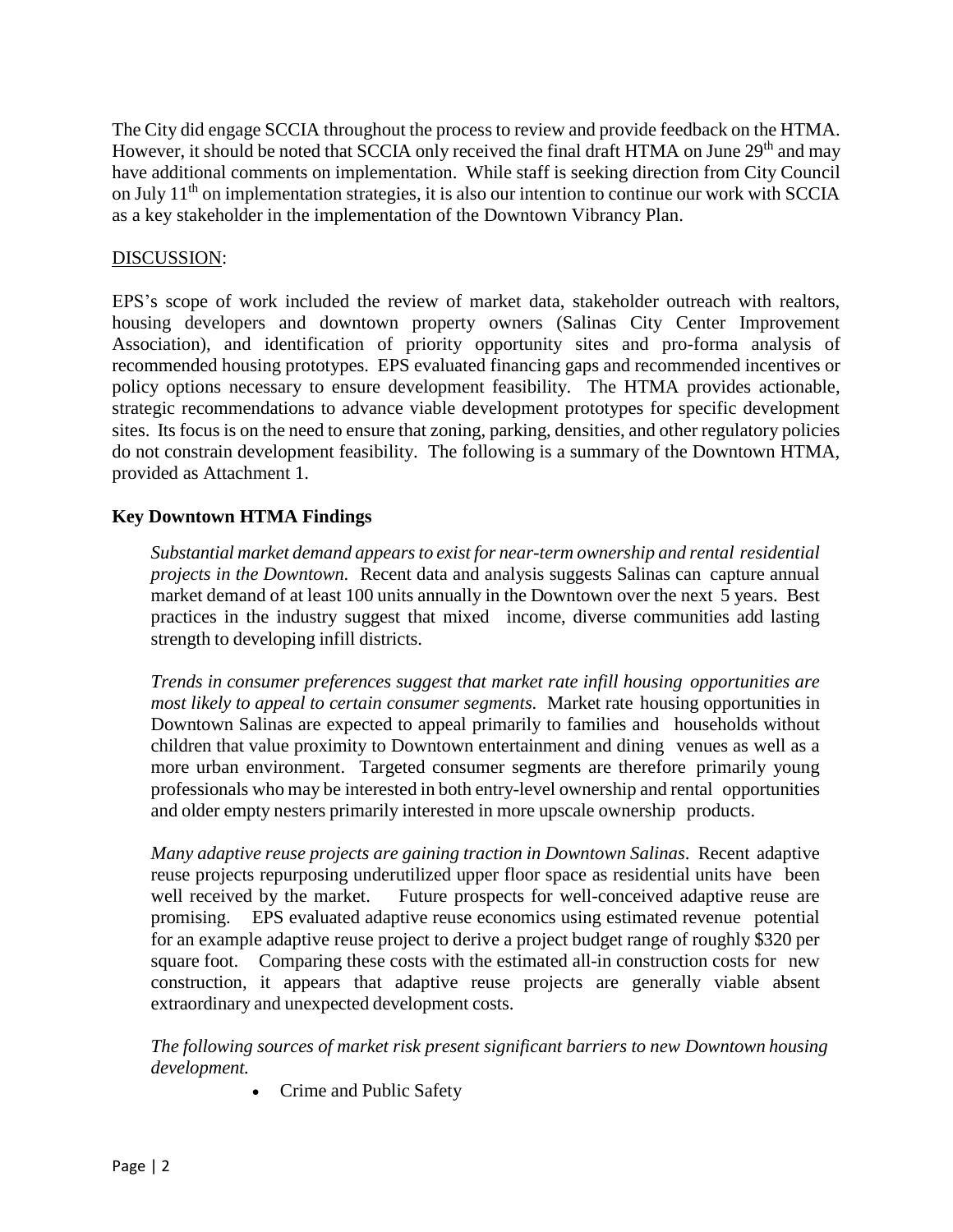- Homelessness
- Lack of Open Space
- Lower School Performance
- Regional Traffic Bottlenecks
- Untested Market

# **Priority Sites and Housing Prototypes**

The HTMA analyzes three housing prototypes: owner occupied attached townhouse/row houses, owner occupied condo/stacked flats, and renter occupied apartments. These real estate prototypes would be most appropriate to meet the demand generated by the identified target market segments: young professionals and empty nesters.

Initial pro forma and site analysis indicates strong potential for a near-term ownership-oriented Townhouse/Rowhouse concept on Lot 3. Two key factors come into play when considering a catalytic site's compatibility for redevelopment, including existing encumbrances for designated uses, or potential to replace the loss of Downtown parking. To that extent, there are a number of other candidates for a second project, such as Lot 5 or Lot 12, which could offer market segmentation in the form of market-rate Townhouse/Rowhouse or apartments as the market matures over the next 5 years.

It is important to note that these recommendations are not intended to limit redevelopment opportunities on other sites not identified as a priority opportunity site. If a private sector investor expresses interest in other sites or development opportunities in the HTMA, the City should evaluate those opportunities consistent with the criteria and recommendations established in the HTMA.

Reuse of existing underutilized Downtown real estate assets offers an opportunity to augment the market rate rental multifamily housing stock. Well located reuse projects can provide additional residential capacity in the Downtown core, close to existing amenities and the existing urban fabric. Like other Downtown market rate rental products, these units are expected primarily to appeal to young professionals and similar cohorts, although the exact targeted demographic will depend on the precise project location and quality of finish.

### Barriers to Development

With these target consumer segments, housing prototypes and candidate catalyst sites in mind, EPS and EMC conducted a detailed analysis of associated development regulations to identify zoning and regulatory requirements that present challenges to development (via both new development and adaptive reuse ) of the targeted prototypes Downtown. This analysis assumes that identified catalyst sites will be rezoned as MX – Mixed Use, which allows a variety of residential uses, including attached single-family (townhomes) and multifamily dwelling units. Standalone residential (i.e., without a mixed use component) is allowed under this zoning designations. The following regulatory requirements were identified as potential barriers to new Downtown housing development.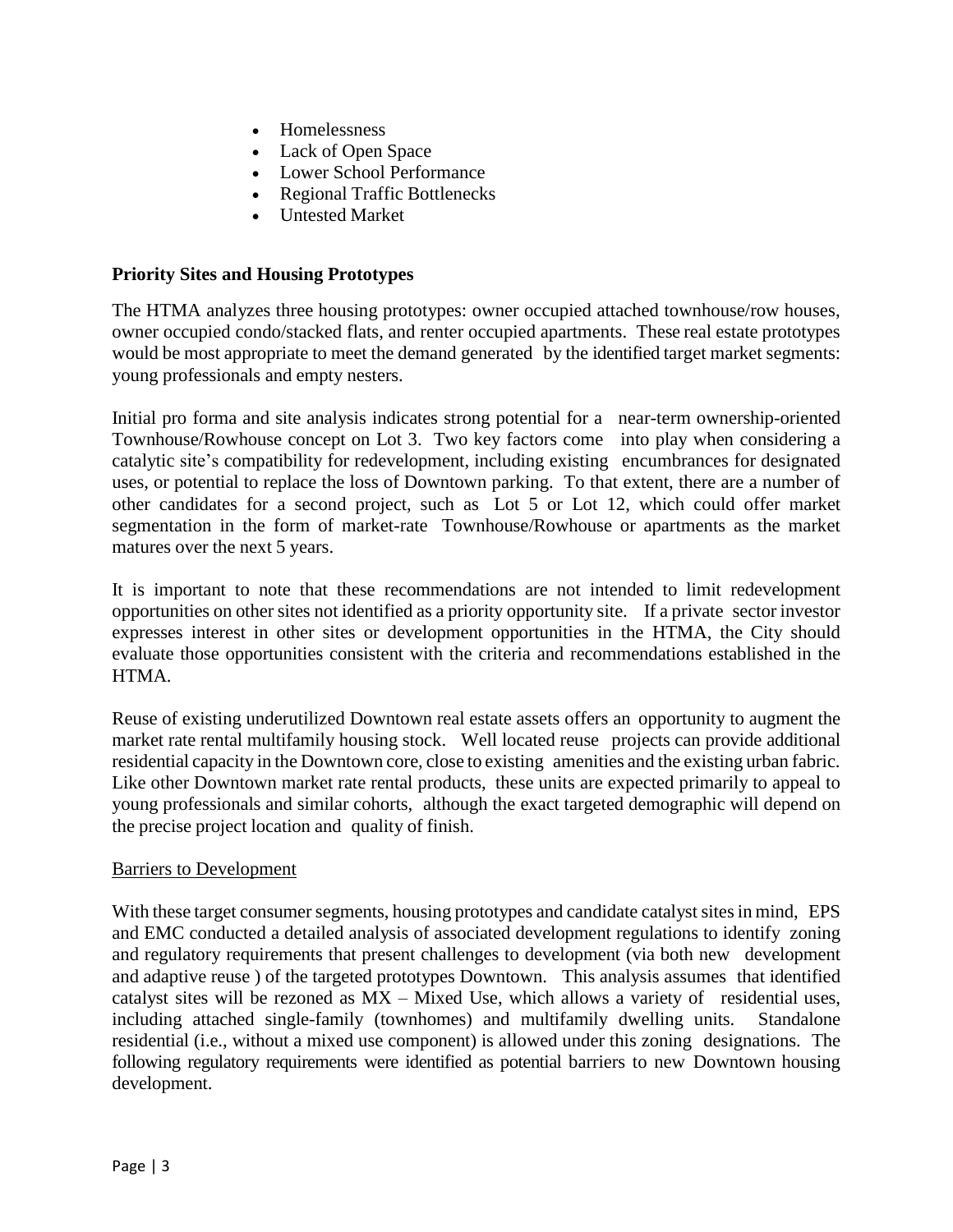- Zoning and Density
- Usable Open Space
- Parking
- Development Impact Fees

Adaptive reuse project economics are subject to the same general dynamics as are new development projects, with similar development cost and revenue variables affecting the viability of project development. The ability to reuse structural elements of the buildings (foundation, roof, façade) may reduce overall development costs, but adaptive reuse projects do present substantial risk and uncertainty associated with the need to preserve and restore certain features, adapt proposed new development to the existing building systems and envelope, and remediate any issues encountered that add substantially to costs.

# **Downtown HTMA Recommendations**

Section 5 of the attached HTMA outlines several key strategies on how to improve the development context, implement infill housing policy remedies, provide housing incentives, foster public/private partnership, and streamline the entitlement process. These strategies are prioritized as immediate and ongoing, Short Term (Year 0), Medium Term (Year 1-3), and Long Term (Year 3+). Given the shortened timeframe for all of these strategies, it is clear that the City's intention is to aggressively carry out these actions to stimulate production of market rate housing.

Below is a table that highlights both immediate and Short Term strategies. For a more detailed list, please refer to the attached HTMA.

| <b>Implementation Item</b>              | <b>Description</b>                                                                                                                                                                                                                                                                                                                                                                                                 |  |  |  |
|-----------------------------------------|--------------------------------------------------------------------------------------------------------------------------------------------------------------------------------------------------------------------------------------------------------------------------------------------------------------------------------------------------------------------------------------------------------------------|--|--|--|
| <b>Downtown Development Context</b>     |                                                                                                                                                                                                                                                                                                                                                                                                                    |  |  |  |
| <b>Public Safety</b>                    | Continue to coordinate with SCCIA to provide Downtown<br>security, develop coordinated community/neighborhood<br>watch programs as housing development proceeds.                                                                                                                                                                                                                                                   |  |  |  |
| <b>Branding</b>                         | Engage consultant to develop positive messaging and<br>communications strategy for Downtown.                                                                                                                                                                                                                                                                                                                       |  |  |  |
| <b>Infill Housing Policy</b>            |                                                                                                                                                                                                                                                                                                                                                                                                                    |  |  |  |
| Mixed<br>Use<br>Density<br>Requirements | Clarify density allowance for mixed-use buildings by<br>removing reference to unit size as basis for FAR<br>allowance.                                                                                                                                                                                                                                                                                             |  |  |  |
| Parking                                 | Finalize strategy for replacement parking (identify<br>locations and funding sources) as well as parking to<br>support new development. Reduce parking requirements<br>to 1.0 space per unit, implement parking in-lieu payment<br>and other recommendations established in Parking<br>Strategy. Maintain flexibility to waive parking<br>requirement and in-lieu payment as may be needed over<br>the short term. |  |  |  |

| ını<br>16<br>я |  |
|----------------|--|
|                |  |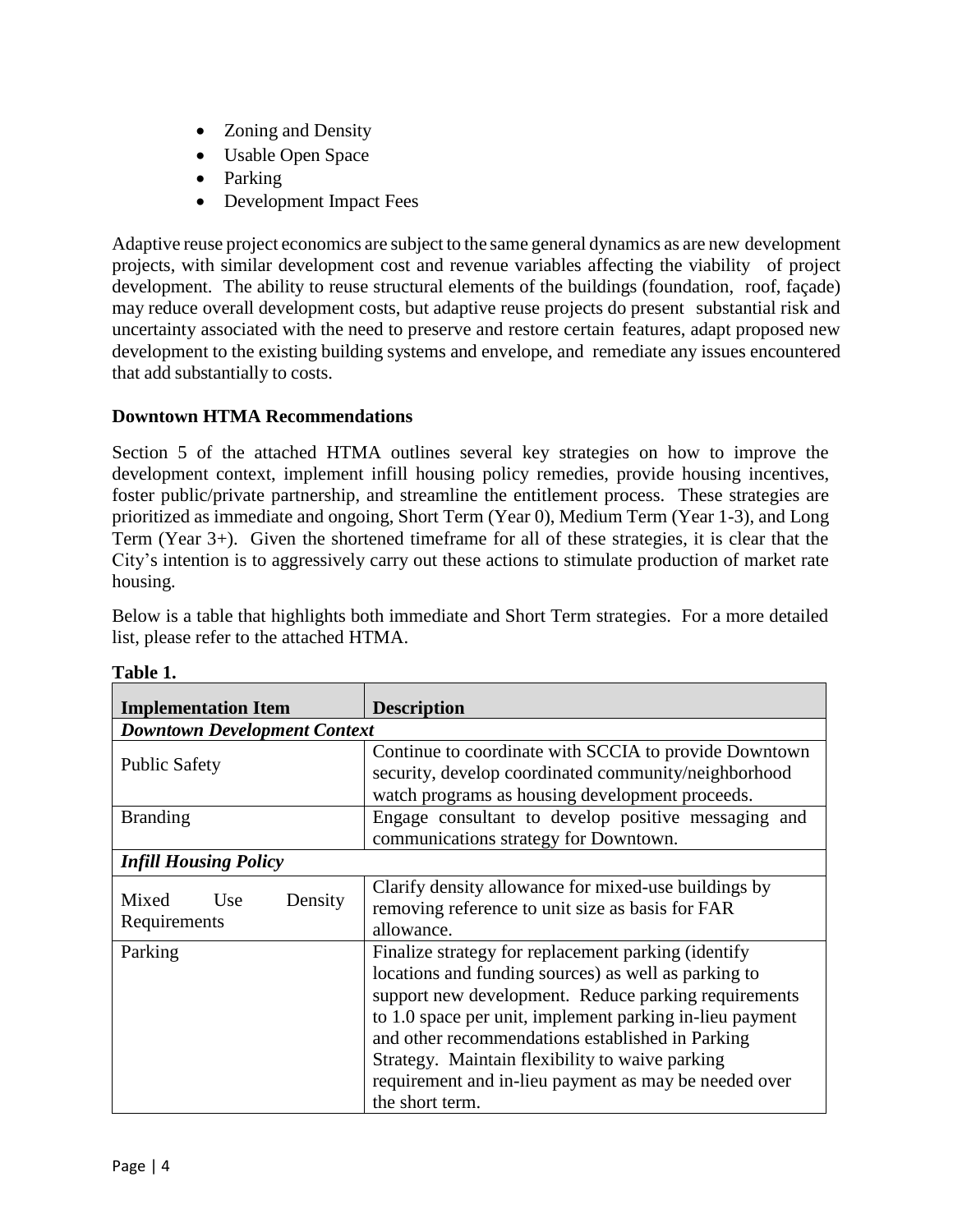| <b>Implementation Item</b>                 | <b>Description</b>                                      |  |  |  |
|--------------------------------------------|---------------------------------------------------------|--|--|--|
| <b>Adaptive Reuse Ordinance</b>            | Develop an adaptive reuse ordinance for Downtown Core   |  |  |  |
|                                            | to permit maximum flexibility in terms of reducing or   |  |  |  |
|                                            | eliminating density, open space and other requirements. |  |  |  |
| Application<br>of<br>California            | Initiate training of permitting and other City staff    |  |  |  |
| <b>Historic Building Code</b>              | regarding application of California Historic Building   |  |  |  |
|                                            | Code to facilitate adaptive reuse projects.             |  |  |  |
| <b>Housing Incentives</b>                  |                                                         |  |  |  |
| Development Fee Restructuring              | Review and consider development impact fee program      |  |  |  |
|                                            | restructuring and other incentives to reduce costs.     |  |  |  |
| <b>Public Financing Analysis</b>           | Evaluate various public financing tools to determine    |  |  |  |
|                                            | feasibility and develop corresponding action plan.      |  |  |  |
| <b>Public/Private Development Strategy</b> |                                                         |  |  |  |
| Organizational Approach to P3              | Establish the approach for developer outreach and       |  |  |  |
| Program                                    | selection; determine priority sites and appropriate     |  |  |  |
|                                            | marketing for an RFQ/RFP to develop market rate         |  |  |  |
|                                            | housing on parking lot sites.                           |  |  |  |
| <b>Project Approval Process</b>            |                                                         |  |  |  |
| Opportunity Site Development               | Identify specific policies, regulations, and incentive  |  |  |  |
| <b>Regulations Guide</b>                   | programs for opportunity site development.              |  |  |  |
| <b>Staff Liaison</b>                       | Establish staff liaison for Central City development,   |  |  |  |
|                                            | dedicated to facilitating development of both new and   |  |  |  |
|                                            | adaptive reuse projects.                                |  |  |  |

# **Downtown Parking Memorandum**

The DVP recommendation to re-zone surface parking lots to allow for desired uses such as residential or mixed-use development would result in an increase in parking demand and the loss of parking supply. Conversion of existing parking lots to residential use results in the loss of parking supply. For example, if Lots 3, 5 and 12 were converted to residential use, a maximum of 335 parking spaces would be lost from the downtown supply.

The City Council authorized the execution of a professional services agreement with Kimley-Horn to prepare a citywide Parking District Management Plan (PMP) to help determine the optimal parking in order to support increased residential development in the Downtown while retaining the existing commercial and retail activities (September 20, 2016 by Resolution No. 21058). The PMP will include discussion on the consolidation of citywide parking functions and a strategic plan to manage parking operations to be effective and sustainable.

For Downtown, the PMP will discuss and make recommendations for: 1) the proposed location and timing of a new parking garage 2) pricing of parking in order to encourage efficient use of available parking, and 3) financing of City parking projects. The first phase of Kimley-Horn's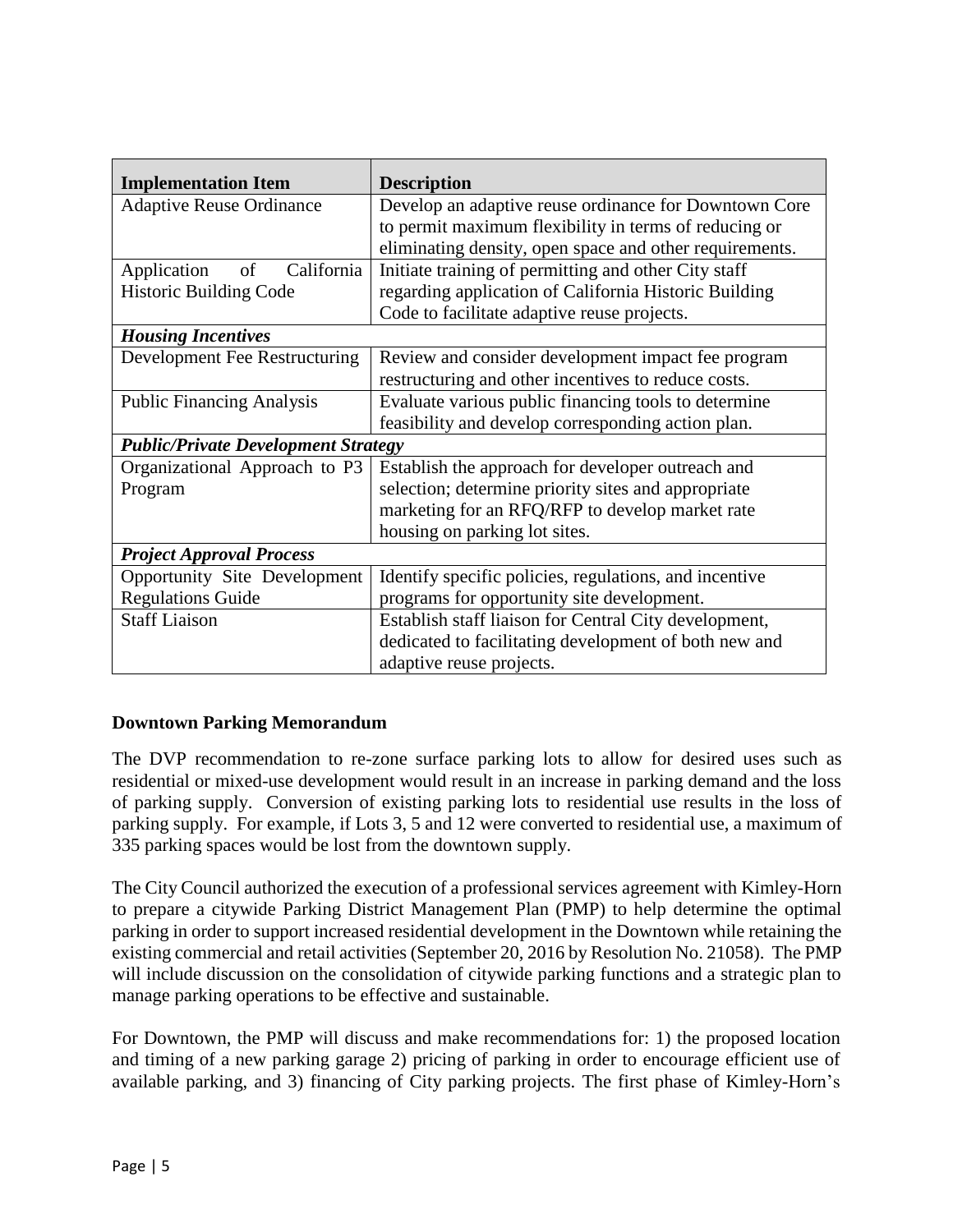PMP scope of work is to analyze the Downtown HTMA development scenarios impacts on parking and to provide strategies for balancing downtown parking supply and demand.

## **Scope of Work**

The HTMA pro-forma analyses indicates that without incentives including reduced parking requirements, residential development does not pencil out for Downtown. The Parking Memorandum accompanying the HTMA narrowly focuses on parking management strategies to facilitate residential development in Downtown. The scope of work included a survey of current parking conditions, analyses of model forecasting to evaluate parking impacts of the HTMA residential development scenarios, and a discussion of strategies from code changes, reduced parking requirements, in lieu parking fees, and shared parking strategies necessary for development viability.

# **Findings**

In November 2016, Kimley-Horn, the City's parking consultant, conducted occupancy studies throughout the downtown area to establish existing demand conditions. The data, which is summarized in the Memorandum and graphically depicted in Appendix A, confirm that Lot 5, the Monterey Street Garage, the Permit Center Garage, and the train station parking lot have the capacity to absorb further parking demand. These four facilities have a combined availability of about 500 spaces. Most of this available parking is located within paid parking facilities. Other parking facilities shown in the table have very little available capacity to absorb any additional parking demand.

The Park Plus model run shows how parking is affected by changes in parking supply and parking demand based upon redevelopment of the three parking lots. The Park Plus model assigns parking use to the most attractive nearby parking until a facility reaches 90%, or what is considered the practical capacity. At that point, the model seeks to find then next best parking. This iterative process results in parking being spread or "pushed" outward from the areas of change. The parking model includes existing on-street parking facilities and the model does show how changes affect the overall parking demand including for on-street parking facilities.

The model shows that the overall Downtown area has enough parking to accommodate the planned uses. While there is still capacity to be found should all three lots be developed, the model indicates that all public parking lots and structures will be at 90% capacity, with the exception of the ITC/Train Station lot, which will have about 240 spaces available. This lot is located on the northern periphery of downtown, a farther distance from the downtown core and therefore, is the last to be filled.

# **Recommendations**

Downtown residential development is an important component of the Downtown Vibrancy Plan. The HTMA recommends that the City consider incentives to improve the market for downtown development. The Parking Memorandum therefore provides some tools and strategies that can be offered as options to developers to increase the feasibility of providing downtown housing. These tools are considered as best practices for managing parking supply and demand. Particular tools